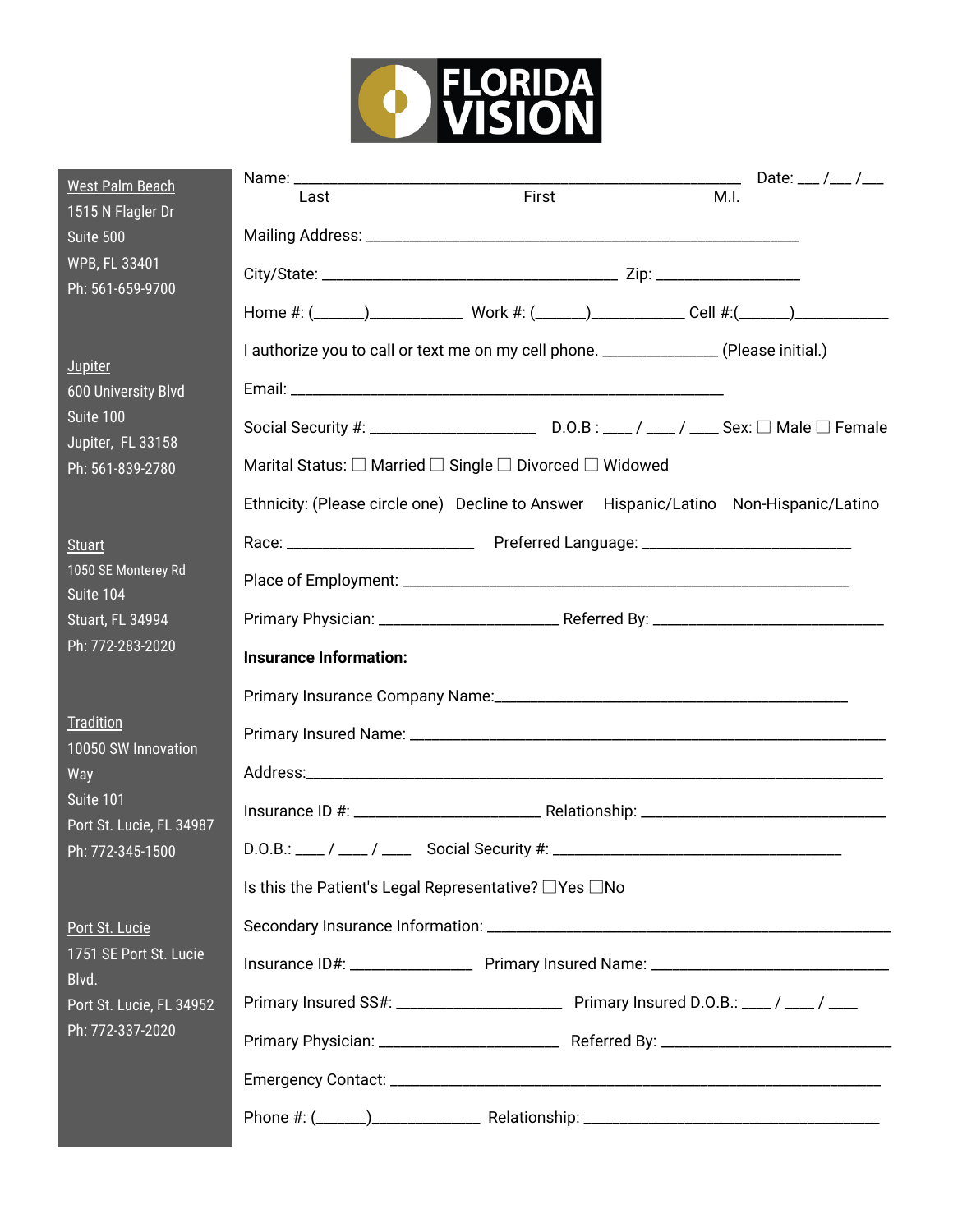

| <b>West Palm Beach</b><br>1515 N Flagler Dr<br>Suite 500<br>WPB, FL 33401<br>Ph: 561-659-9700        |            | Please list all medications, including over the counter and vitamins,<br>you are currently taking, including strength, dosage and frequency:<br>Name, location and phone number of preferred pharmacy: |        |           |
|------------------------------------------------------------------------------------------------------|------------|--------------------------------------------------------------------------------------------------------------------------------------------------------------------------------------------------------|--------|-----------|
| <b>Jupiter</b><br>600 University Blvd<br>Suite 100<br>Jupiter, FL 33158<br>Ph: 561-839-2780          | Medication | Strength                                                                                                                                                                                               | Dosage | Frequency |
| <b>Stuart</b><br>1050 SE Monterey Rd<br>Suite 104<br>Stuart, FL 34994<br>Ph: 772-283-2020            |            |                                                                                                                                                                                                        |        |           |
| Tradition<br>10050 SW Innovation<br>Way<br>Suite 101<br>Port St. Lucie, FL 34987<br>Ph: 772-345-1500 |            |                                                                                                                                                                                                        |        |           |

Port St. Lucie 1751 SE Port St. Lucie Blvd. Port St. Lucie, FL 34952 Ph: 772-337-2020

Patient Signature: \_\_\_\_\_\_\_\_\_\_\_\_\_\_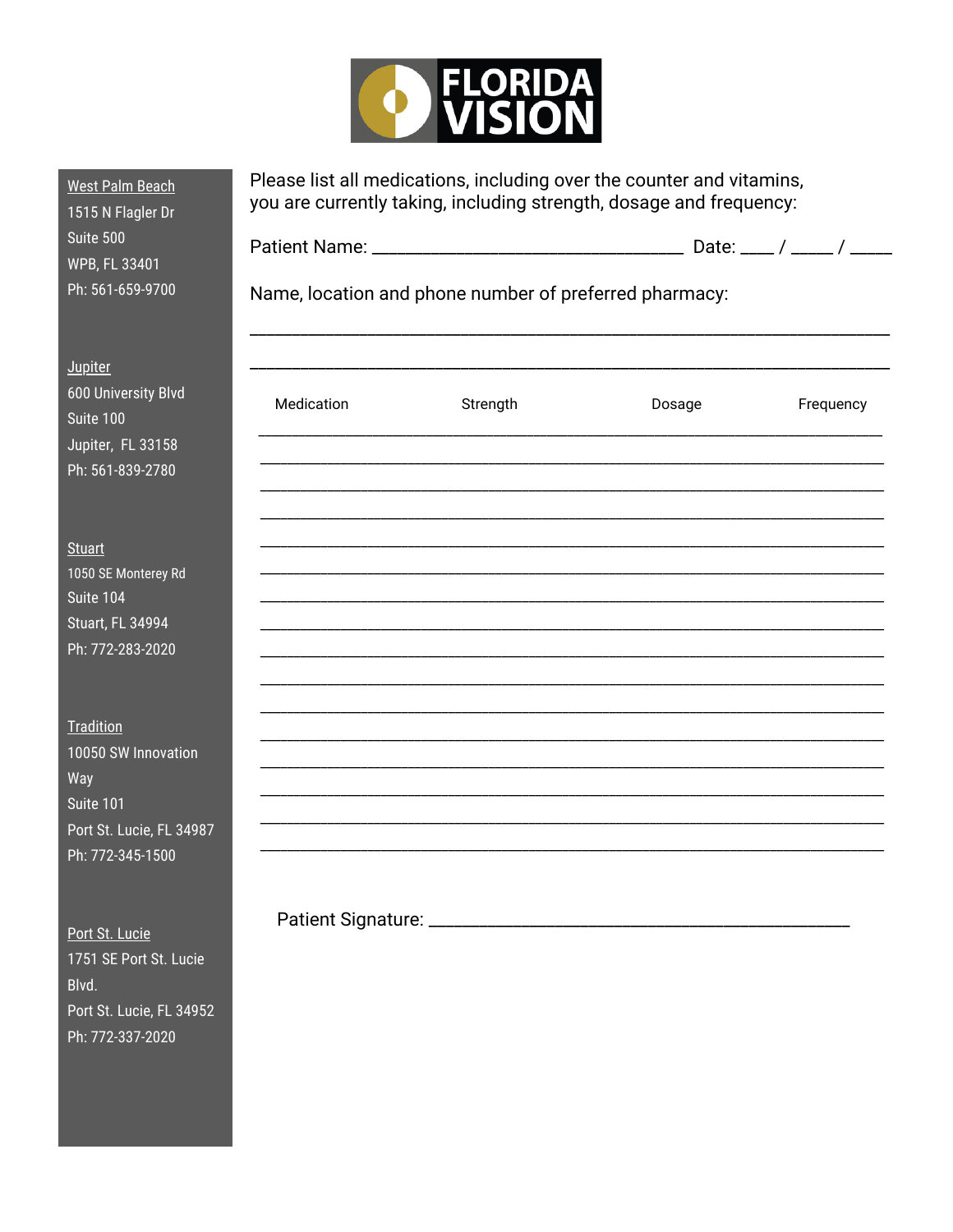

West Palm Beach 1515 N Flagler Dr Suite 500 WPB, FL 33401 Ph: 561-659-9700

**Jupiter** 

600 University Blvd Suite 100 Jupiter, FL 33158 Ph: 561-839-2780

**Stuart** 1050 SE Monterey Rd Suite 104 Stuart, FL 34994 Ph: 772-283-2020

**Tradition** 10050 SW Innovation Way Suite 101 Port St. Lucie, FL 34987 Ph: 772-345-1500

Port St. Lucie 1751 SE Port St. Lucie Blvd. Port St. Lucie, FL 34952 Ph: 772-337-2020

## **SIGNATURE ON FILE, ASSIGNMENT OF BENEFITS INSURANCE INFORMATION, FINANCIAL AGREEMENT**

Patient Name (Printed):\_\_\_\_\_\_\_\_\_\_

**MEDICARE:** I request that payment of authorized Medicare benefits be made on my behalf to Florida Vision Institute, for services furnished to me. I authorize any holder of medical information about me to release to the Centers for Medicare and Medicaid Services (formerly Health Care Financing Administration) and its agents any information needed to determine these benefits payable for services. I understand my signature requests that payment be made and authorizes release of medical information necessary to pay the claim. If other health insurance is indicated as a Secondary Insurance (in Item 9 of the HCFA 1500 claim form or electronically transmitted), my signature authorizes releasing the

information to the insurer shown. Florida Vision Institute, accepts the charge determination of Medicare and I am responsible for coinsurance, deductibles and non-covered services.

**OTHER INSURANCE:** I request that payment of authorized benefits be made on my behalf to Florida Vision Institute for services furnished to me. I authorize any holder of medical information about me to release to my insurance company any information needed to determine benefits payable for services. I understand my signature requests that payment be made and authorizes release of medical information necessary to pay the claim.

**DILATED EXAMINATIONS:** In the event the doctor has to dilate or parch my eye, I am aware that I may experience blurry vision, light sensitivity, and or decreased depth perception. For this reason, it is suggested that you have someone to drive you home.

**FINANCIAL AGREEMENT:** I agree that in return for the services provided by Florida Vision Institute, I will pay my account at the time service is rendered or will make financial arrangements satisfactory to the practice. If my account is sent to collection, I will be responsible for the existing outstanding balance along with a 35% collection agency's fee. If further action is required, then I will also be responsible for any attorney fees as established by the court. In case of a check being returned, there will be a service charge of \$25. Most insurances require you to pay co-payments and deductibles. These are due, if known, at the time of service as well as any non-covered services. It is understood that I am primarily responsible for the payment of any services not covered by my insurance.

Signature: \_\_\_\_\_\_\_\_\_\_\_\_\_\_\_\_\_\_\_\_\_\_\_\_\_\_\_\_\_\_\_\_\_\_\_\_\_\_\_\_\_\_\_\_\_Date: \_\_\_ / \_\_\_ / \_\_\_\_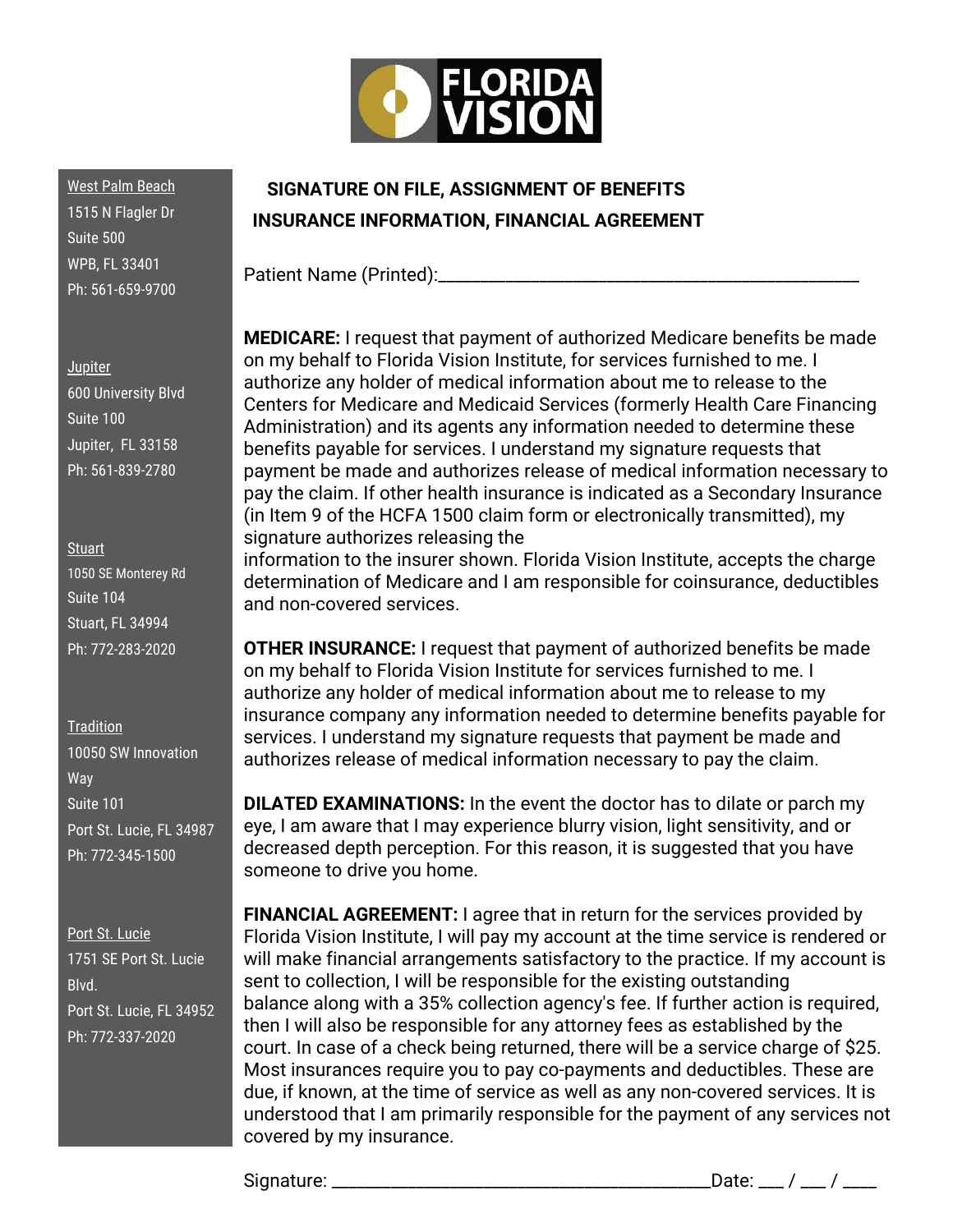

| Name:                                                                                                                                                                                                                                                                                    |                                                                                                                                                                                                                                                                                                                                                                          | Date: __ / __ / __                                                     |
|------------------------------------------------------------------------------------------------------------------------------------------------------------------------------------------------------------------------------------------------------------------------------------------|--------------------------------------------------------------------------------------------------------------------------------------------------------------------------------------------------------------------------------------------------------------------------------------------------------------------------------------------------------------------------|------------------------------------------------------------------------|
| Last                                                                                                                                                                                                                                                                                     | First                                                                                                                                                                                                                                                                                                                                                                    | M.I.                                                                   |
| <b>OCULAR HISTORY:</b>                                                                                                                                                                                                                                                                   |                                                                                                                                                                                                                                                                                                                                                                          |                                                                        |
| Date of last eye exam: $\frac{1}{2}$ / $\frac{1}{2}$                                                                                                                                                                                                                                     |                                                                                                                                                                                                                                                                                                                                                                          |                                                                        |
|                                                                                                                                                                                                                                                                                          |                                                                                                                                                                                                                                                                                                                                                                          |                                                                        |
| Do you have:<br>$\Box$ Glaucoma<br>Family History: □ Glaucoma                                                                                                                                                                                                                            | $\Box$ Retina Problems<br>$\Box$ Cataracts<br>$\Box$ Retina Problems<br>$\Box$ Cataracts                                                                                                                                                                                                                                                                                 | $\Box$ Macular Degeneration<br>$\Box$ Macular Degeneration             |
| No<br>$\Box$<br>Do you wear glasses?<br>Do you wear contact lenses? $\Box$<br>Currently use eye drops?<br>$\Box$<br>Previous eye surgeries:<br>$\Box$                                                                                                                                    | Yes<br>$\Box$<br>reading glasses $\square$ distance $\square$<br>soft $\square$<br>$\Box$<br>$\Box$<br>$\Box$                                                                                                                                                                                                                                                            | both $\square$                                                         |
| <b>MEDICAL HISTORY:</b>                                                                                                                                                                                                                                                                  |                                                                                                                                                                                                                                                                                                                                                                          |                                                                        |
| <b>No</b><br>$\Box$<br><b>Diabetes</b><br>$\Box$<br>Ear/Nose/Throat Problems<br><b>High Blood Pressure</b><br>$\Box$<br>Heart Condition(s)<br>$\Box$<br>Kidney/Prostate/Liver<br>$\Box$<br><b>Arthritis</b><br>$\Box$<br>Osteoporosis<br>$\Box$<br>Thyroid<br>$\Box$<br>Cancer<br>$\Box$ | Medication(s)<br>Yes<br>$\Box$<br><u> 1980 - Johann Barn, mars an t-Amerikaansk politiker (</u><br>$\Box$<br>$\Box$<br>$\Box$<br><u> 1989 - Johann Barbara, martin amerikan basar dan berasal dalam basa dalam basar dalam basar dalam basa dalam</u><br>$\Box$<br>$\Box$<br>$\Box$<br>$\Box$<br>$\Box$<br><u> 1989 - Johann Barn, mars an t-Amerikaansk politiker (</u> | Surgery / Dates<br><u> 1989 - Johann Barbara, martxa alemaniar arg</u> |
| <b>MEDICATION ALLERGIES:</b>                                                                                                                                                                                                                                                             |                                                                                                                                                                                                                                                                                                                                                                          |                                                                        |
| $\Box$ Penicillin<br>□Sulfa Drugs                                                                                                                                                                                                                                                        |                                                                                                                                                                                                                                                                                                                                                                          |                                                                        |
| <b>SOCIAL HISTORY</b><br>Yes<br>No<br>$\Box$<br>Do you smoke?<br>$\Box$<br>Do you drink alcohol?<br>$\Box$<br>$\Box$<br>Do you use drugs?<br>$\Box$<br>$\Box$                                                                                                                            |                                                                                                                                                                                                                                                                                                                                                                          |                                                                        |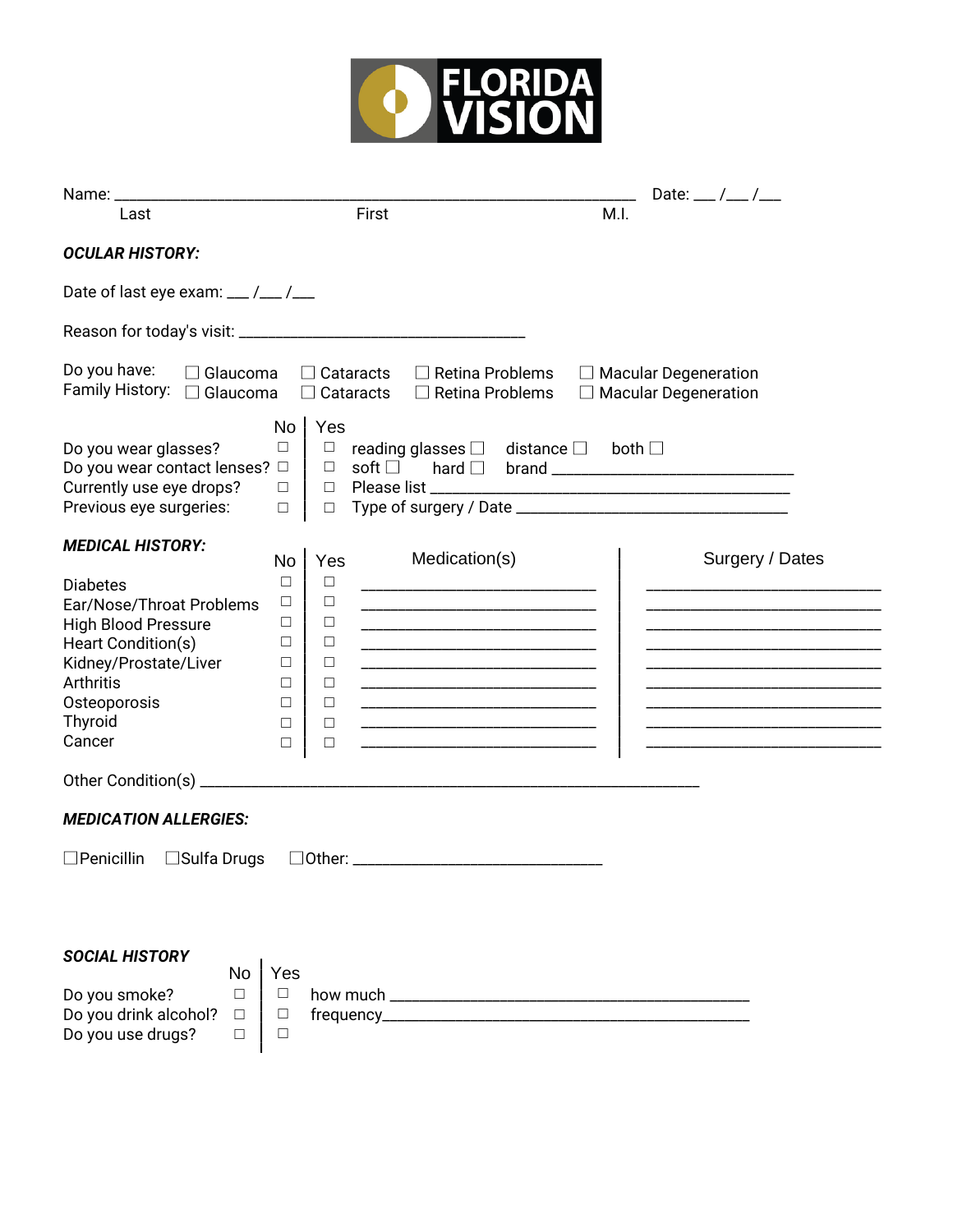

## **Authorization to Use or Disclose Health Information**

1515 N Flagler Dr Suite 500 WPB, FL 33401 Ph: 561-659-9700

West Palm Beach

Jupiter 600 University Blvd Suite 100 Jupiter, FL 33158 Ph: 561-839-2780

**Stuart** 1050 SE Monterey Rd Suite 104 Stuart, FL 34994 Ph: 772-283-2020

**Tradition** 10050 SW Innovation Way Suite 101 Port St. Lucie, FL 34987 Ph: 772-345-1500

Port St. Lucie 1751 SE Port St. Lucie Blvd. Port St. Lucie, FL 34952 Ph: 772-337-2020

Name: \_\_\_\_\_\_\_\_\_\_\_\_\_\_\_\_\_\_\_\_\_\_\_\_\_\_\_\_\_\_\_\_\_\_\_\_\_\_\_\_\_\_\_\_\_\_\_\_ Date: \_\_\_ /\_\_\_ /\_\_\_

I understand that as part of my healthcare, Florida Vision originates and maintains health records describing my health history, symptoms, examination and test results, diagnoses, treatment and any plan for future care or treatment. In addition to health records, they maintain insurance information and other correspondence received on a day-to-day basis.

The doctors, staff and business associates of Florida Vision are authorized to use and disclose this information in the normal course of their workday. Similarly, pharmacies, other physicians and their staff, health insurers, billing agencies, and family or friends involved in my healthcare may also receive my health information.

I understand that I may revoke this authorization in writing at any time by sending a written request to the practice at 1050 Monterey Road, Suite 104, Stuart, FL. 34994, Attention: Office Administrator, except to the extent that action has been taken in reliance on this authorization as a condition for obtaining treatment, payment, enrollment or eligibility for benefits. I understand that information disclosed pursuant to this authorization potentially could be subject to redisclosure by the recipient and if redisclosed, the information would no longer be protected by the federal privacy rule.

This authorization shall expire seven years after my last day of service.

Signature of Patient or Authorized Representative Date

 $\frac{1}{1-\frac{1}{1-\frac{1}{1-\frac{1}{1-\frac{1}{1-\frac{1}{1-\frac{1}{1-\frac{1}{1-\frac{1}{1-\frac{1}{1-\frac{1}{1-\frac{1}{1-\frac{1}{1-\frac{1}{1-\frac{1}{1-\frac{1}{1-\frac{1}{1-\frac{1}{1-\frac{1}{1-\frac{1}{1-\frac{1}{1-\frac{1}{1-\frac{1}{1-\frac{1}{1-\frac{1}{1-\frac{1}{1-\frac{1}{1-\frac{1}{1-\frac{1}{1-\frac{1}{1-\frac{1}{1-\frac{1}{1-\frac{1}{1-\frac{1}{1-\frac{1}{1-\frac{1}{1-\frac{1$ 

If signed by patient's representative, please print name and describe the representative's authority to act on your behalf.

Representative's Name: \_\_\_\_\_\_\_\_\_\_\_\_\_\_\_\_\_\_\_\_\_\_\_\_\_\_\_\_\_\_\_\_\_\_\_\_\_\_\_\_\_\_\_\_\_

Representative's Authority: \_\_\_\_\_\_\_\_\_\_\_\_\_\_\_\_\_\_\_\_\_\_\_\_\_\_\_\_\_\_\_\_\_\_\_\_\_\_\_\_\_\_

A COPY OF THIS SIGNED AUTHORIZATION MUST BE GIVEN TO THE PATIENT OR PATIENT'S REPRESENTATIVE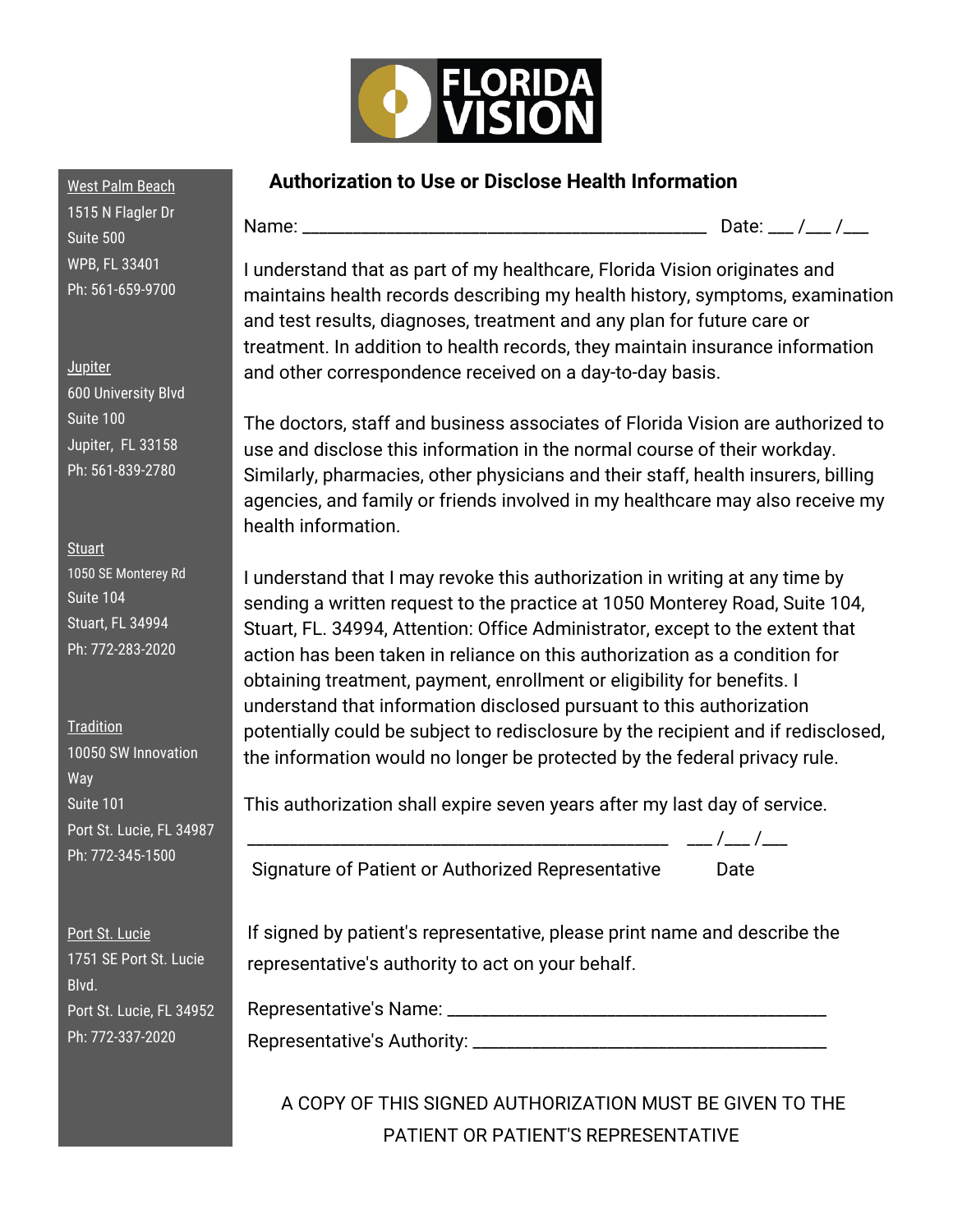

| <b>West Palm Beach</b>                       | <b>Notice of Privacy Practices Acknowledgment Form</b>                                                                                                                                                                                                                          |  |  |
|----------------------------------------------|---------------------------------------------------------------------------------------------------------------------------------------------------------------------------------------------------------------------------------------------------------------------------------|--|--|
| 1515 N Flagler Dr<br>Suite 500               |                                                                                                                                                                                                                                                                                 |  |  |
| <b>WPB, FL 33401</b><br>Ph: 561-659-9700     | I have received a copy of the Notice of Privacy Practices.                                                                                                                                                                                                                      |  |  |
|                                              |                                                                                                                                                                                                                                                                                 |  |  |
| <b>Jupiter</b><br>600 University Blvd        | If signed by a Personal Representative:                                                                                                                                                                                                                                         |  |  |
| Suite 100<br>Jupiter, FL 33158               |                                                                                                                                                                                                                                                                                 |  |  |
| Ph: 561-839-2780                             | If the individual has a personal representative with legal authority to make health care<br>decisions on the individual's behalf, the notice must be given to and acknowledgment<br>obtained from the personal representative. If the individual or Personal Representative did |  |  |
| <b>Stuart</b><br>1050 SE Monterey Rd         | not sign, staff must document when and how the notice was given to the individual, why the<br>acknowledgment could not be obtained, and the efforts that were made to obtain it.                                                                                                |  |  |
| Suite 104                                    | Notice of Privacy Practices given to the individual on __ /__ /__ by:                                                                                                                                                                                                           |  |  |
| <b>Stuart, FL 34994</b>                      | $\Box$ Face to Face Meeting<br>$\Box$ Emailing                                                                                                                                                                                                                                  |  |  |
| Ph: 772-283-2020                             | $\Box$ Mailing                                                                                                                                                                                                                                                                  |  |  |
| <b>Tradition</b><br>10050 SW Innovation      | Reason Individual or Personal Representative did not sign this form:                                                                                                                                                                                                            |  |  |
| Way                                          | • Individual or Personal Representative chose not to sign                                                                                                                                                                                                                       |  |  |
| Suite 101                                    | • Individual or Personal Representative did not respond after more than one attempt<br>• Email receipt verification                                                                                                                                                             |  |  |
| Port St. Lucie, FL 34987<br>Ph: 772-345-1500 |                                                                                                                                                                                                                                                                                 |  |  |
|                                              | Good Faith Efforts: The following good faith efforts were made to obtain the individual or                                                                                                                                                                                      |  |  |
| Port St. Lucie                               | Personal Representative's, if applicable, signature. Please document with detail the efforts<br>that were made to obtain the signature. More than one attempt must have been made.                                                                                              |  |  |
| 1751 SE Port St. Lucie                       |                                                                                                                                                                                                                                                                                 |  |  |
| Blvd.                                        | $\Box$ Face to Face Meeting<br>$\Box$ Emailing                                                                                                                                                                                                                                  |  |  |
| Port St. Lucie, FL 34952                     | $\Box$ Mailing                                                                                                                                                                                                                                                                  |  |  |
| Ph: 772-337-2020                             |                                                                                                                                                                                                                                                                                 |  |  |
|                                              |                                                                                                                                                                                                                                                                                 |  |  |
|                                              |                                                                                                                                                                                                                                                                                 |  |  |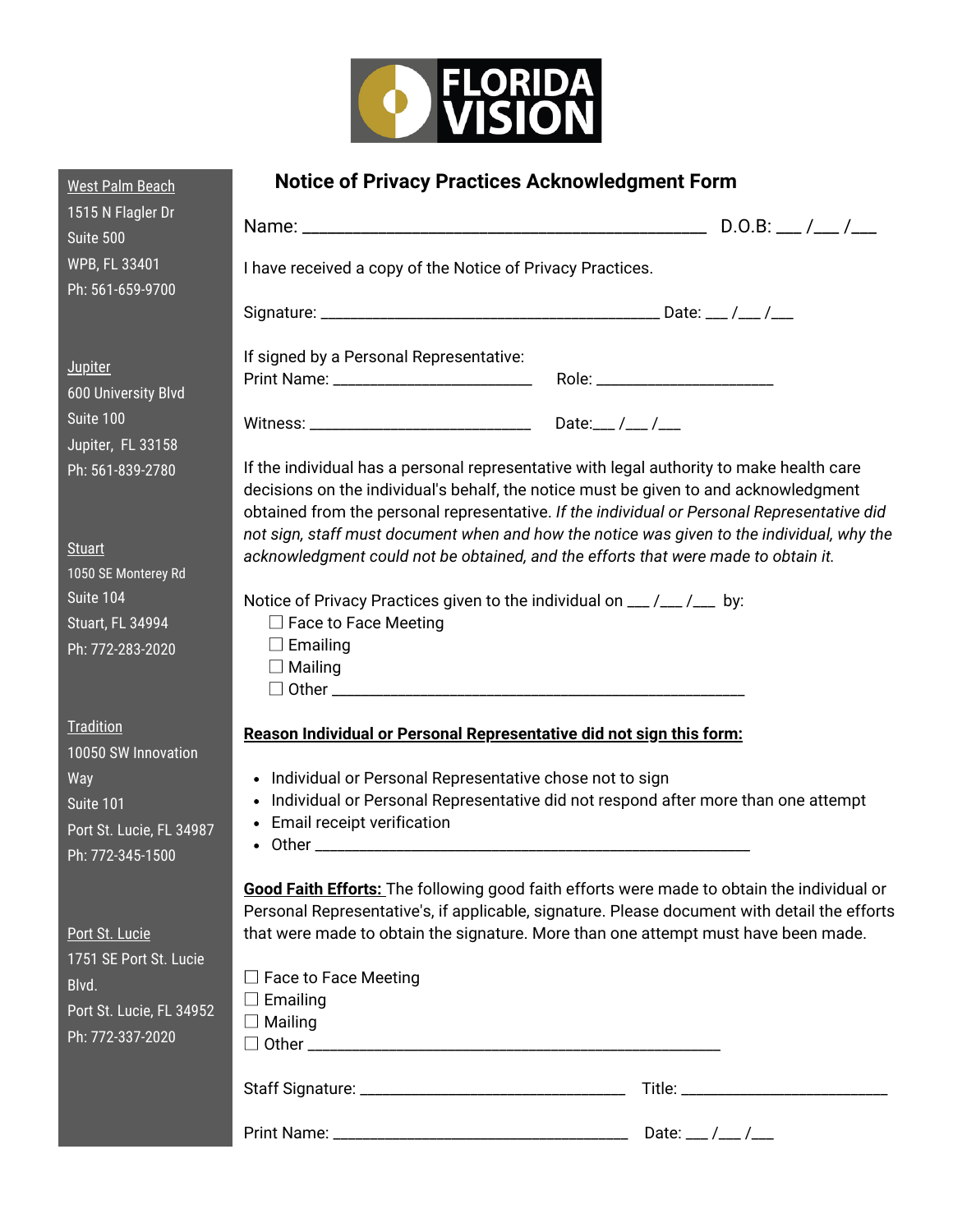

| <b>West Palm Beach</b>                                                                           | <b>Authorization to Use or Disclose</b>                                                                                                                                                                                                                                                                                 |
|--------------------------------------------------------------------------------------------------|-------------------------------------------------------------------------------------------------------------------------------------------------------------------------------------------------------------------------------------------------------------------------------------------------------------------------|
| 1515 N Flagler Dr<br>Suite 500                                                                   | <b>Protected Health Information</b>                                                                                                                                                                                                                                                                                     |
| WPB, FL 33401<br>Ph: 561-659-9700                                                                |                                                                                                                                                                                                                                                                                                                         |
| <b>Jupiter</b><br>600 University Blvd<br>Suite 100<br>Jupiter, FL 33158<br>Ph: 561-839-2780      | Name,<br>Date<br>Florida Vision to disclose information from my health record to:                                                                                                                                                                                                                                       |
| <b>Stuart</b><br>1050 SE Monterey Rd<br>Suite 104<br><b>Stuart, FL 34994</b><br>Ph: 772-283-2020 | The purpose or need for this disclosure is:<br>$\Box$ Further Medical Care $\Box$ Attorney $\Box$ School<br>$\Box$ Research<br>$\Box$ Personal Use<br>$\Box$ Insurance $\Box$ Disability<br>The information to be disclosed from my health record: (Check appropriate box(es)                                           |
| Tradition<br>10050 SW Innovation<br>Way                                                          | $\Box$ Only the period of events from $\Box / \Box / \Box$ to $\Box / \Box / \Box$<br>$\Box$ Entire Record                                                                                                                                                                                                              |
| Suite 101<br>Port St. Lucie, FL 34987<br>Ph: 772-345-1500                                        | I understand that I may revoke this authorization in writing submitted at any time to the<br>Medical Records Department at Florida Vision. If this authorization has not been revoked, it<br>will terminate one year from the date of my signature unless a different expiration date or<br>expiration event is stated. |
| Port St. Lucie<br>1751 SE Port St. Lucie<br>Blvd.                                                | $\frac{1}{2}$<br>Signature of Patient or Authorized Representative<br>Date<br>(If Representative, state relationship to Patient)                                                                                                                                                                                        |
| Port St. Lucie, FL 34952<br>Ph: 772-337-2020                                                     |                                                                                                                                                                                                                                                                                                                         |
|                                                                                                  | A COPY OF THIS SIGNED AUTHORIZATION MUST BE GIVEN TO THE PATIENT OR<br><b>PATIENT'S REPRESENTATIVE.</b>                                                                                                                                                                                                                 |